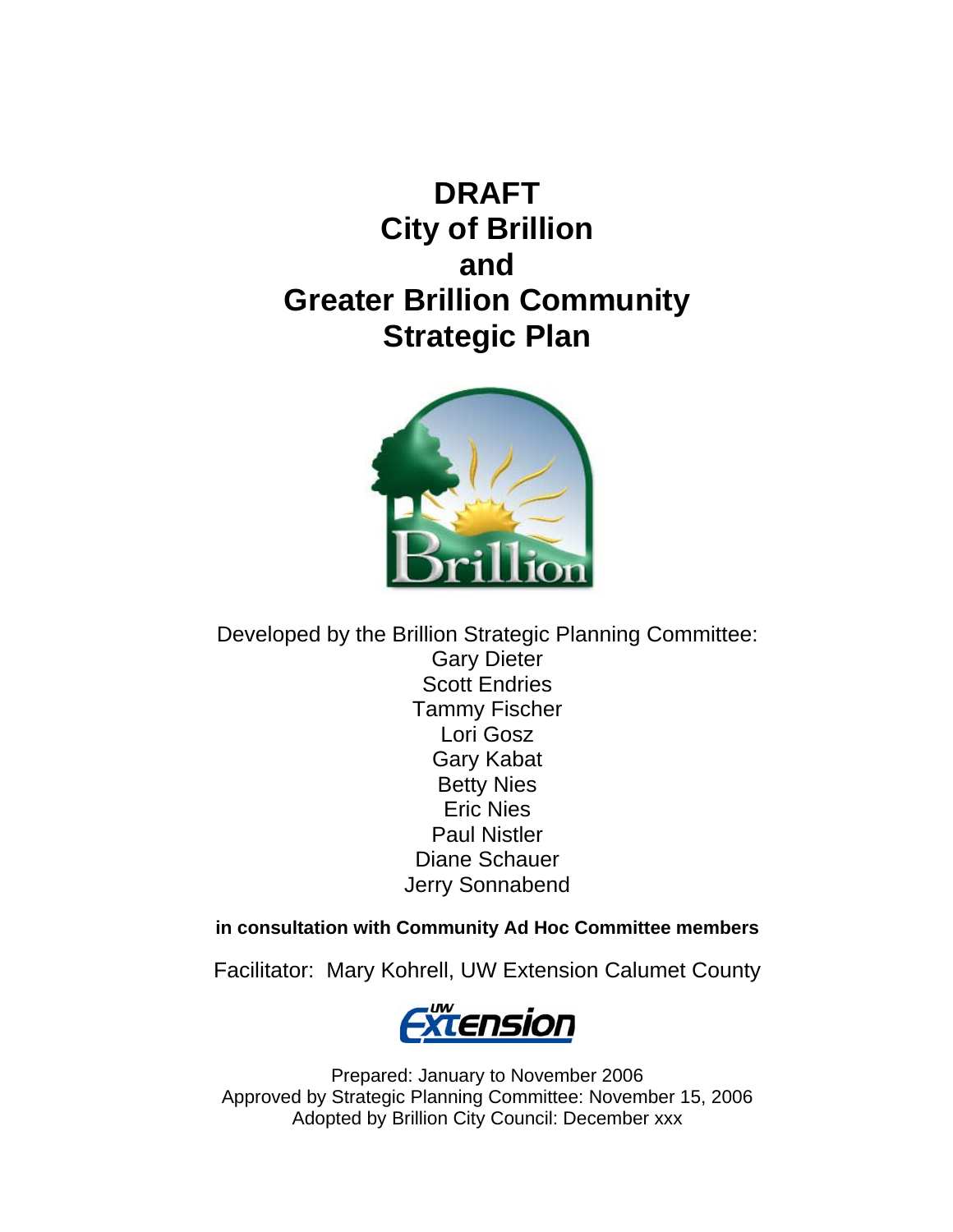# **Executive Summary**

The Brillion Strategic Planning Committee met monthly from January through June, and again in November, 2006. Four Ad Hoc Committees met two times each from August through November. This represents a total of 14 meetings with 39 individuals, and over 200 volunteer hours, to create a Strategic Plan for the City of Brillion and the greater Brillion community. Each session was facilitated by Mary Kohrell, UW Extension Community Development Educator for Calumet County. Strategic Planning Committee members are Gary Dieter, Scott Endries, Tammy Fischer, Lori Gosz, Gary Kabat, Betty Nies, Eric Nies, Paul Nistler, Diane Schauer, and Jerry Sonnabend. Members of the Ad Hoc Committees are acknowledged within the body of the document.

The Brillion Community has many strengths and assets of which it is proud. These include a strong industry presence which makes vital contributions to the community's economy and has donated to prominent community facilities; dedicated elected officials and community staff; outstanding public and parochial schools; and fine community assets including parks, the Community Center, library, and people. The purpose of this Strategic Plan is to build on these strengths and assets, and provide guidance and direction to City of Brillion elected officials, staff, and the city's partners. By participating in a series of methodical steps, highlighted below, the City's Strategic Planning Committee recommended a number of priority strategic actions.

The Strategic Planning process included a review of the city's implicit and explicit mandates; a stakeholder analysis; an assessment of Strengths, Weaknesses, Opportunities, and Threats (SWOT); and a community survey. These background pieces helped the Strategic Planning Committee develop a new mission statement for the City of Brillion:

# *Brillion – dedicated to being a great place to live, work, learn and play – together!*

The background steps also informed the Strategic Planning Committee's development of four strategic issues. Ad Hoc Committee volunteers subsequently developed goals and preliminary action steps for each of the strategic issues. A list of strategic issues and primary goals are summarized below.

Strategic Issue 1. How can we increase business and residential development while maintaining fiscal responsibility?

- 1. Make necessary preparations for development along Hwy 10.
- 2. Develop a plan for industrial/business development in Brillion and the surrounding area.
- 3. Plan for residential development in Brillion.
- 4. Improve services for businesses and residents.
- 5. Develop a marketing and promotion plan for Brillion.
- 6. Facilitate improvements to the downtown business district.

Strategic Issue 2. How can we make Brillion attractive to new businesses and residents?

- 1. Develop a plan for marketing and publicity of the Brillion Community.
- 2. Improve the City of Brillion's appearance downtown, on Highway 10, and parks.
- 3. Provide new and improved amenities in Brillion.
- 4. Develop business and residential growth incentives.
- 5. One priority project in Brillion will be completed.

Strategic Issue 3. How can we encourage positive community relationships, engagement, and leadership?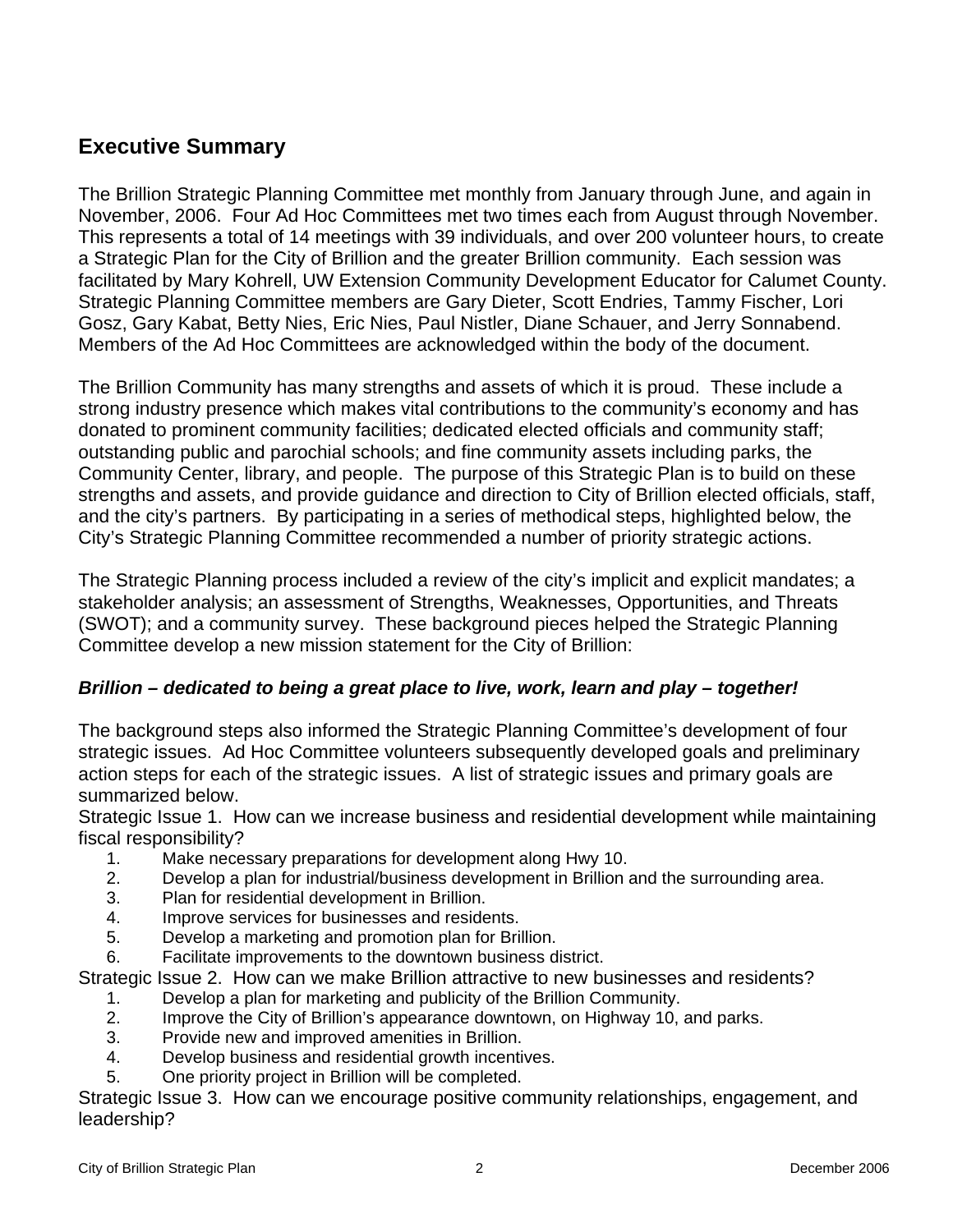- 1. Develop a shared city identity for the Brillion Community.
- 2. Promote community unity by working together.

3. Educate adults and youth on opportunities for community engagement, leadership and relationships. Strategic Issue 4. How can we encourage city government to operate in a value-added manner by adopting sound management practices?

- 1. Define who the city's customers are and what they want.
- 2. Educate city leaders on what it means to operate city government in a value-added manner.
- 3. Explore cost reduction measures to help the City of Brillion operate more cost effectively.
- 4. Determine methods for improving Brillion's process management system by which city decisions are made and actions are taken.
- 5. Pursue tax-base growth opportunities to implement new services, retain existing ones, and/or control the tax rate.

The remainder of this document includes the detailed work completed by the Strategic Planning and Ad Hoc Committees.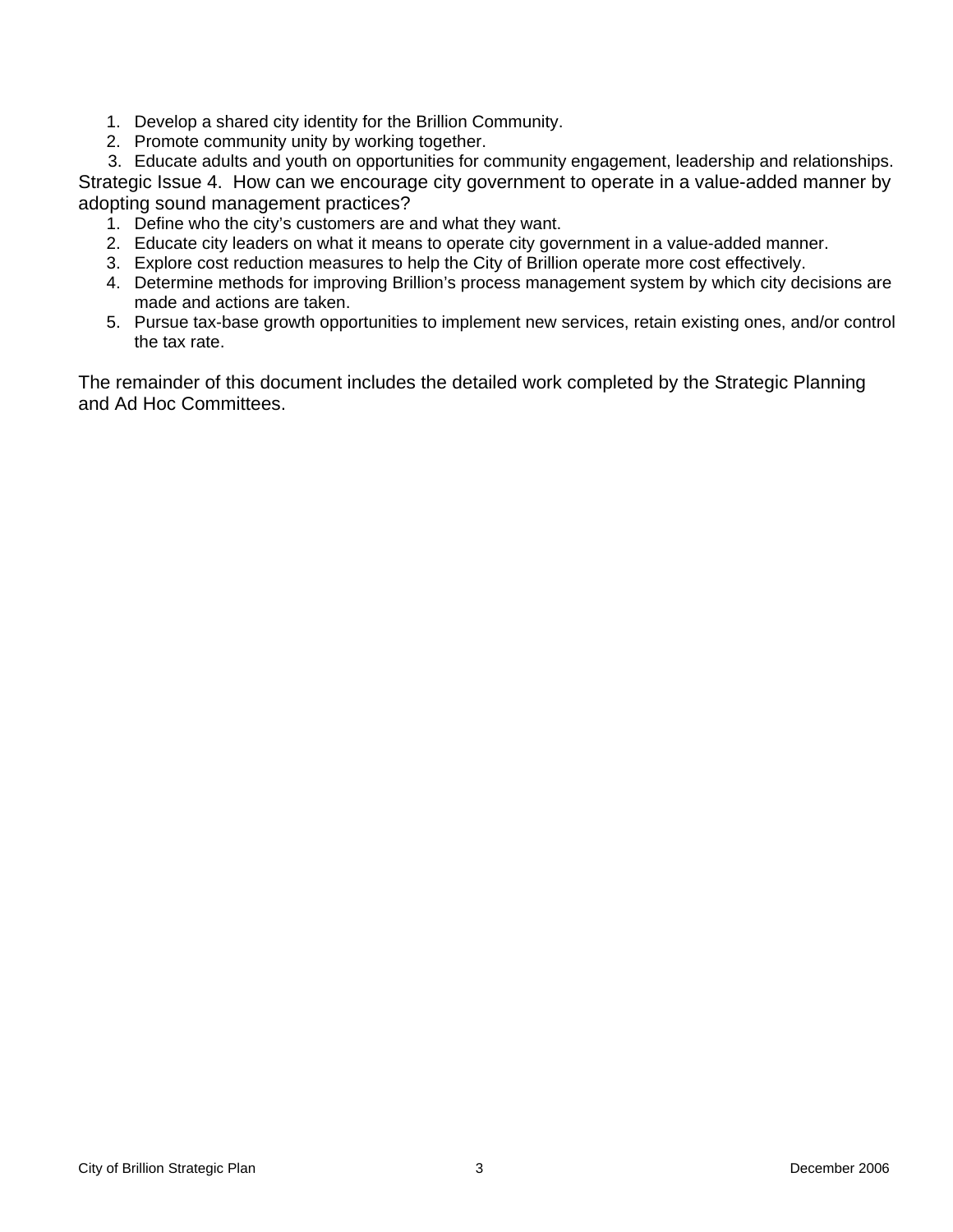# **City of Brillion Strategic Plan Details November 2006**

The Brillion Strategic Planning Committee met monthly from January through June, and again in November, 2006. Four Ad Hoc Committees met two times each from August through November. Each session was facilitated by Mary Kohrell, UW Extension Community Development Educator for Calumet County. Strategic Planning Committee members are Gary Dieter, Scott Endries, Tammy Fischer, Lori Gosz, Gary Kabat, Betty Nies, Eric Nies, Paul Nistler, Diane Schauer, and Jerry Sonnabend.

# *What is Strategic Planning?*

Strategic planning is a disciplined effort to produce fundamental decisions and actions that shape and guide what an organization is, what it does, and why it does it. The benefits of strategic planning are numerous, and include the promotion of strategic thought during the process and beyond; improved decision-making; enhanced organizational capabilities; and benefits to the organization's people.

#### *Mandates*

Strategic planning discussion started with a review of city mandates, which was lead by department head presentations. A mandate can be expressed formally or informally, through elections, community expectations, legislation, policy, regulations, procedures, and budget requirements. Formal or explicit mandates prescribe what *must* or *should* be done under the city's policies, as well as under federal, state, and local laws. Informal, implicit mandates are less specific and often not written, but are things the organization believes it must do to meet expectations of itself, stakeholders, the community, and others. The strategic planning committee agreed the City of Brillion's mandates are as listed.

# **Explicit Mandates**

City Clerk/Administration

- Records retention
- **Elections (including Help Americans Vote Act)**
- Parks & Recreation

 No mandate to have parks, but if you do, must follow ASTMI and CPSC standards. Recreation & Aquatics

- No mandate, but if you have program, must follow statutes for:
	- Pools staff, boards, wall, ventilation system
	- Gymnasium space around court, ceiling, volleyball
	- Racquetball Court dimensions

Library – may be established, must be free.

- **Must meet standards for public libraries.**
- Community Development
	- Zoning self-imposed, but if you have it, must comply with state and local mandates. To change, must be approved by Plan Commission, City Council, and public.
	- Comprehensive Plan 9 elements (chapters) including implementation. City adopted in 2003.
	- **Redevelopment authority (self-imposed).** 
		- City gives development authority to RDA.

Fire Department

 Everything done by Fire Department is governed by state statutes. Fire service requires safety, which means purchasing new vehicles/equipment on schedule. Equipment is all upto-date, but building may not be completely current.

Police Department

**Building/space needs**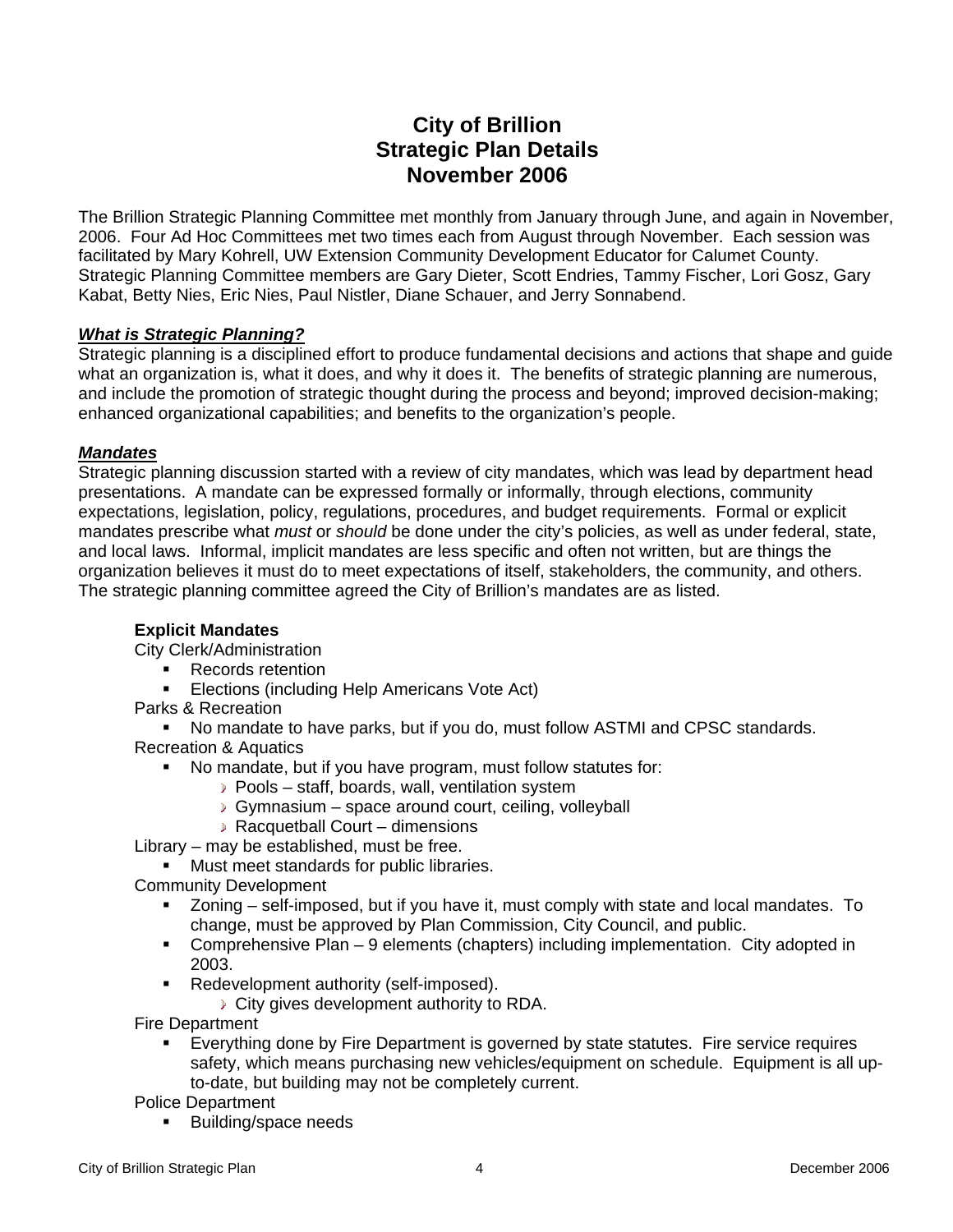- Evidence storage
- $\rightarrow$  Interview and interrogations
- Records storage

General City Mandates

- **Administrative Mandates**
- **Training Mandates**
- **-** Health Officer
- **Money Repository**
- Open Meetings Law
- **Ethics**
- **Records**

### **Implicit Mandates**

Ambulance Service Rubbish Pickup Special Large Item Pick Up Police Department Street Maintenance Snow Removal Leaf Removal Water Treatment – Sewage Drinking Water Supply Water/Flood Control Street Lights Traffic Control Neighbor Control Animal Control – Cats Emergency Planning/Broadcasting **Cemetery** Office Space for the Public to do Business Such as Vote Office Hours (set own) that are Accessible Appointed Government Bodies – Commissions (parks, P.C. etc.) Communications System (will soon be a federal mandate) Municipal Court Flags and Decorations Courteous Staff Multiple Methods of Communication – Website, Cable Channel, Newsletter

#### *Stakeholders*

A stakeholder is any person, group, or organization that can place a claim on the organization's resources, attention, or output, or is affected by its output. City of Brillion internal (belonging to the organization) and external (outside of the organization) stakeholders were identified, and for each stakeholder, the influence on the city and their importance [on a scale of 1 (high) to 4 (low)] was identified.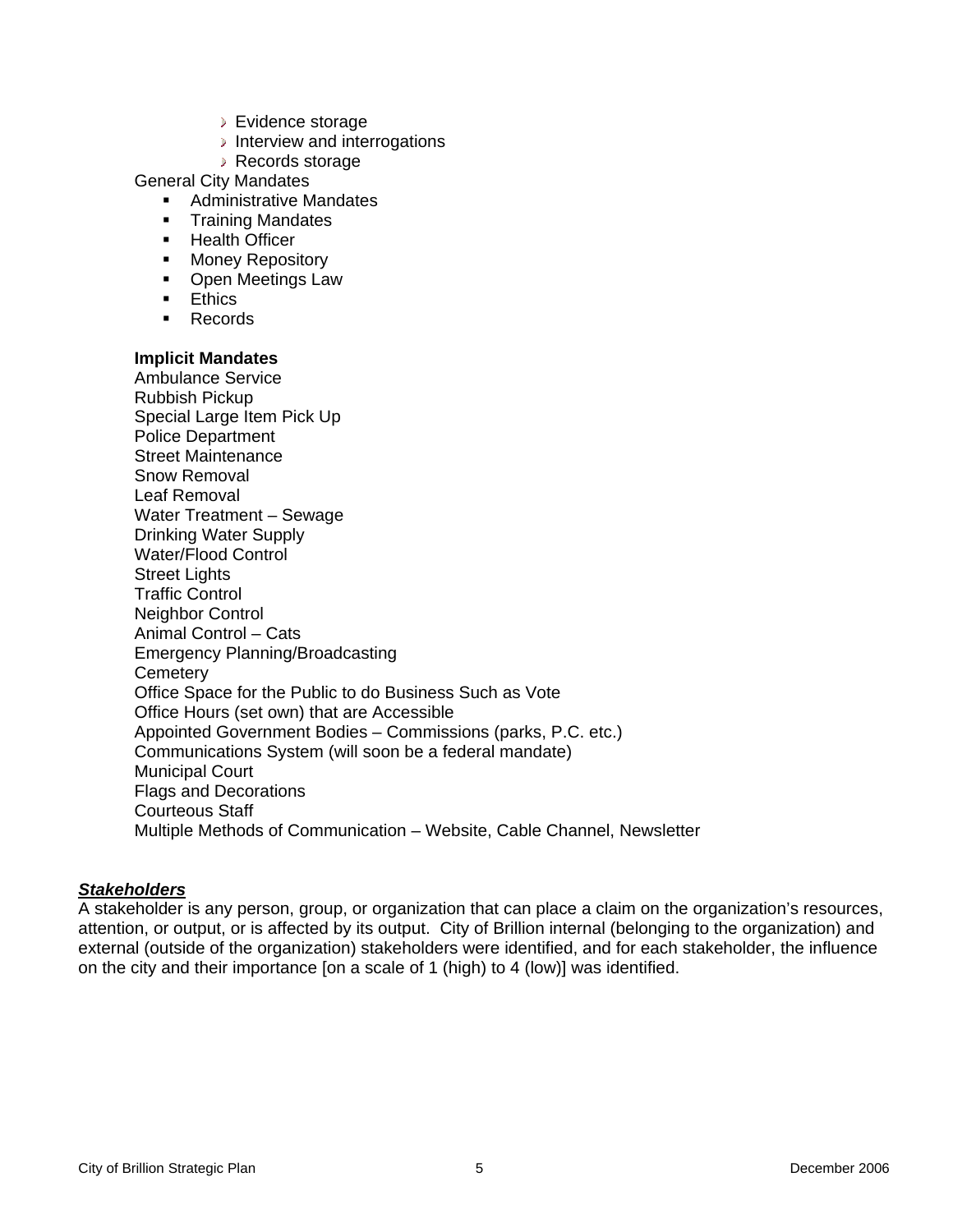| <b>Internal Stakeholders</b>                                                                                                                                                                                                                                 | <b>Influence on City</b><br>(for example, money, time, decision-making,<br>oversight, partnering, etc.)                                                                                                                                                                                                      | Importance<br>1 - Extremely<br>2 - Reasonably<br>3 - Not Very<br>4 – Not at all |
|--------------------------------------------------------------------------------------------------------------------------------------------------------------------------------------------------------------------------------------------------------------|--------------------------------------------------------------------------------------------------------------------------------------------------------------------------------------------------------------------------------------------------------------------------------------------------------------|---------------------------------------------------------------------------------|
| <b>City Employees</b>                                                                                                                                                                                                                                        | Day-to-day city operations, money (staff cost)                                                                                                                                                                                                                                                               |                                                                                 |
| <b>Elected Officials</b>                                                                                                                                                                                                                                     | Policy, decision-makers                                                                                                                                                                                                                                                                                      |                                                                                 |
| Taxpayers                                                                                                                                                                                                                                                    | Money, decision-making                                                                                                                                                                                                                                                                                       |                                                                                 |
| Appointed Officials -<br><b>Plan Commission</b><br><b>Redevelopment Authority</b><br>Cemetery<br>Park and Rec<br>Library<br><b>Community Development</b><br><b>City Contracted Services</b><br>Engineering<br>Financial auditor<br>Water/sewer utility mgmt. | Planning and decision-making, development<br>Business development, blight reduction<br>Policy-making, prices, maintenance<br>Decision-making for recreation and open space<br>Service for users, policy-making<br>City development, growth<br>Contracted service<br>Contracted service<br>Contracted service | 2<br>$\overline{2}$<br>2/3<br>$3$ *(should be 1)                                |
| Ambulance<br>Waste management<br>Financial advisor                                                                                                                                                                                                           | Contracted service<br>Contracted service<br>Contracted service                                                                                                                                                                                                                                               | $2 - 3$                                                                         |
| <b>Brillion Housing Authority</b>                                                                                                                                                                                                                            | Partner, service-provider, housing                                                                                                                                                                                                                                                                           | $\overline{2}$                                                                  |

# **City of Brillion Stakeholder Analysis**

| <b>External Stakeholders</b>   | <b>Influence on City</b>                                                   | <b>Importance</b>                                                 |
|--------------------------------|----------------------------------------------------------------------------|-------------------------------------------------------------------|
|                                | (for example, money, time, decision-making,<br>oversight, partnering, etc) | 1 - Extremely<br>2 - Reasonably<br>3 - Not Very<br>4 - Not at all |
| Industry                       | Money, taxes, jobs                                                         |                                                                   |
| <b>Business Owners</b>         | Money, taxes, jobs                                                         |                                                                   |
| Non-Residents                  | Money                                                                      |                                                                   |
| Commuter Employees (in)        | Money, jobs                                                                |                                                                   |
| School System (K-12 + FVTC)    | Growth, education of current and future citizens                           |                                                                   |
| DOT, DOR, DOJ, Other State     | Money, technical assistance                                                |                                                                   |
| Agencies                       |                                                                            |                                                                   |
| <b>Neighboring Communities</b> |                                                                            |                                                                   |
| <b>Residents</b>               | Money, costs, growth                                                       |                                                                   |
| Government officials           | Policy-making, partners                                                    |                                                                   |
| <b>Shoppers</b>                | Money                                                                      |                                                                   |
| Churches                       | Quality of life, draw people/residents                                     |                                                                   |
| <b>County Services</b>         | Partner, technical assistance, tools, services (Meals on                   | $\overline{2}$                                                    |
|                                | Wheels, health, etc.)                                                      |                                                                   |
| Bellin (Health)                | Service provider, money, taxes, jobs, quality of life                      | 2                                                                 |
| Post Office                    | Service                                                                    | 2                                                                 |
| <b>WI DNR</b>                  | Partner, decision-making, environmental regulations                        | 2                                                                 |
| WI Dept of Commerce            | Money, technical assistance                                                | $\overline{2}$                                                    |
| <b>Neighbors</b>               | Support system, quality of life                                            | $\overline{2}$                                                    |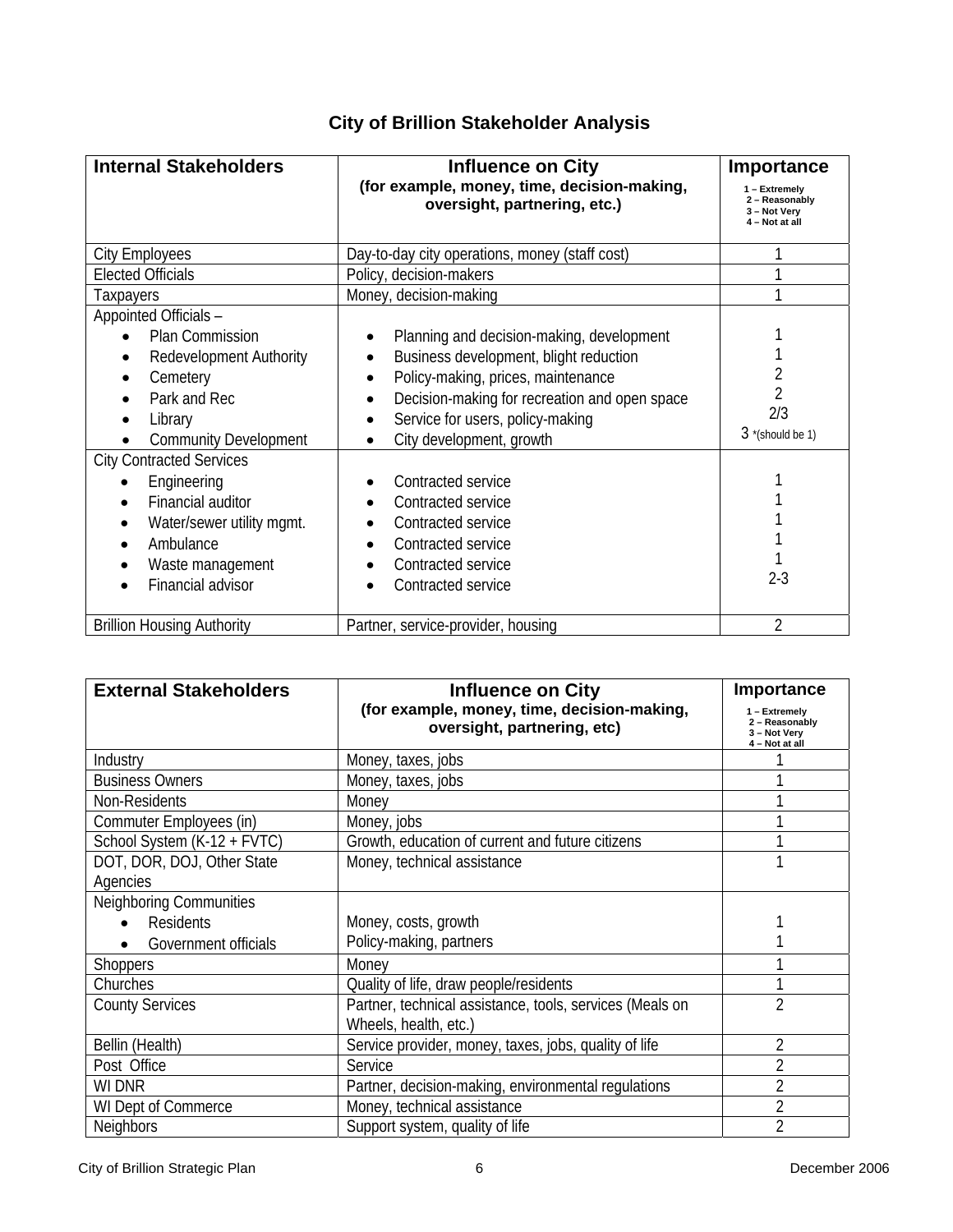| Service Organizations               |                                         |                 |
|-------------------------------------|-----------------------------------------|-----------------|
| <b>Brillion Chamber of Commerce</b> | Partner, promotion, money               | 2 (should be 1) |
| <b>Optimists</b>                    | Quality of life, assistance, money      | $2 - 3$         |
| Lions                               | Quality of life, assistance, money      | $2-3$           |
| Jaycees                             | Quality of life, assistance, money      | $2-3$           |
| American Legion                     | Quality of life                         | $2 - 3$         |
| Woman's Club                        | Quality of life                         | $2 - 3$         |
| <b>Athletic Association</b>         | Quality of life                         | $2-3$           |
| <b>Historical Society</b>           | Quality of life                         | $2 - 3$         |
| Nature Center                       | Quality of life                         | $2-3$           |
| $4-H$                               | Quality of life                         | $2 - 3$         |
| <b>Friends Groups</b>               | Quality of life                         | $2 - 3$         |
| <b>Boy/Girl Scouts</b>              | Quality of life                         | $2-3$           |
| Mutual Aid Services (emergency)     | <b>Partners</b>                         | $2 - 3$         |
| <b>Red Cross</b>                    | Partner, assistance (emergencies, etc.) | 3               |
|                                     |                                         |                 |

# *SWOT Analysis*

The purpose of conducting a SWOT analysis is to provide information on the City of Brillion's **S**trengths and **W**eaknesses in relation to the **O**pportunities/Hopes and **T**hreats/Concerns it faces. This step lays a foundation for identifying important issues and key strategies that will be addressed in subsequent stages of the strategic planning process. Participants discussed these issues at the March 23 meeting, and brainstormed lists of issues, which were then prioritized.

| <b>Internal Assessment of Strengths and Weaknesses</b>       |                                                               |  |
|--------------------------------------------------------------|---------------------------------------------------------------|--|
| <b>Internal Strengths</b>                                    | <b>Internal Weaknesses</b>                                    |  |
| Resources or capabilities that help an organization          | Deficiencies in resources and capabilities that hinder an     |  |
| accomplish its mandates or mission.                          | organization's ability to accomplish its mandates or mission. |  |
| Strong Elected & Appointed City Officials (26)               | <b>Lack of City Direction (25)</b>                            |  |
| City committees.                                             | Failure to enforce ordinances.                                |  |
| Strong city government.                                      | Vague mission statement.                                      |  |
| Dedicated city workers and officials.                        | Lack of clear vision.                                         |  |
| Accessibility to leadership, elected and appointed.          | Downtown needs a focus.                                       |  |
| Creation of RDA.                                             | Inability to agree on a vision for the city.                  |  |
| Strong systems in place (ie. policies & procedures).         | Decision making based on past rather than view to future.     |  |
| <b>Fiscal Responsibility (11)</b>                            | Learning Curve-City is chartering new territory (ie.          |  |
| Strong budgeting (not running w/deficits or forced to borrow | development) and learning as they go in some areas.           |  |
| for projects or just running the city).                      | City/town cooperation.                                        |  |
| Good borrowing capability.                                   | City government structure should be looked at. Too much       |  |
| <b>Good City Amenities (8)</b>                               | responsibility on too few people-limited what can be          |  |
| City clean and appealing to visitors.                        | accomplished.                                                 |  |
| Provide many services and resources for a city our size (ie. | High Taxes and Loss of Funding (17)                           |  |
| BCC, Police, Ambulance, Library) * Could also be considered  | Large amount of amenities for a city this size.               |  |
| a weakness.                                                  | State mandated budget restraint.                              |  |
| Reliable city services (water, garbage collection, etc.).    | High tax rate.                                                |  |
| Waste management.                                            | Potential loss of state funding for city, county and schools. |  |
| Snow removal.                                                | BCC-How to pay for it.                                        |  |
| Good public and private schools.                             | Lack of growth.                                               |  |
| Library strong, focus on service, outreach, community        | Abundance of services contributes to higher taxes (needs      |  |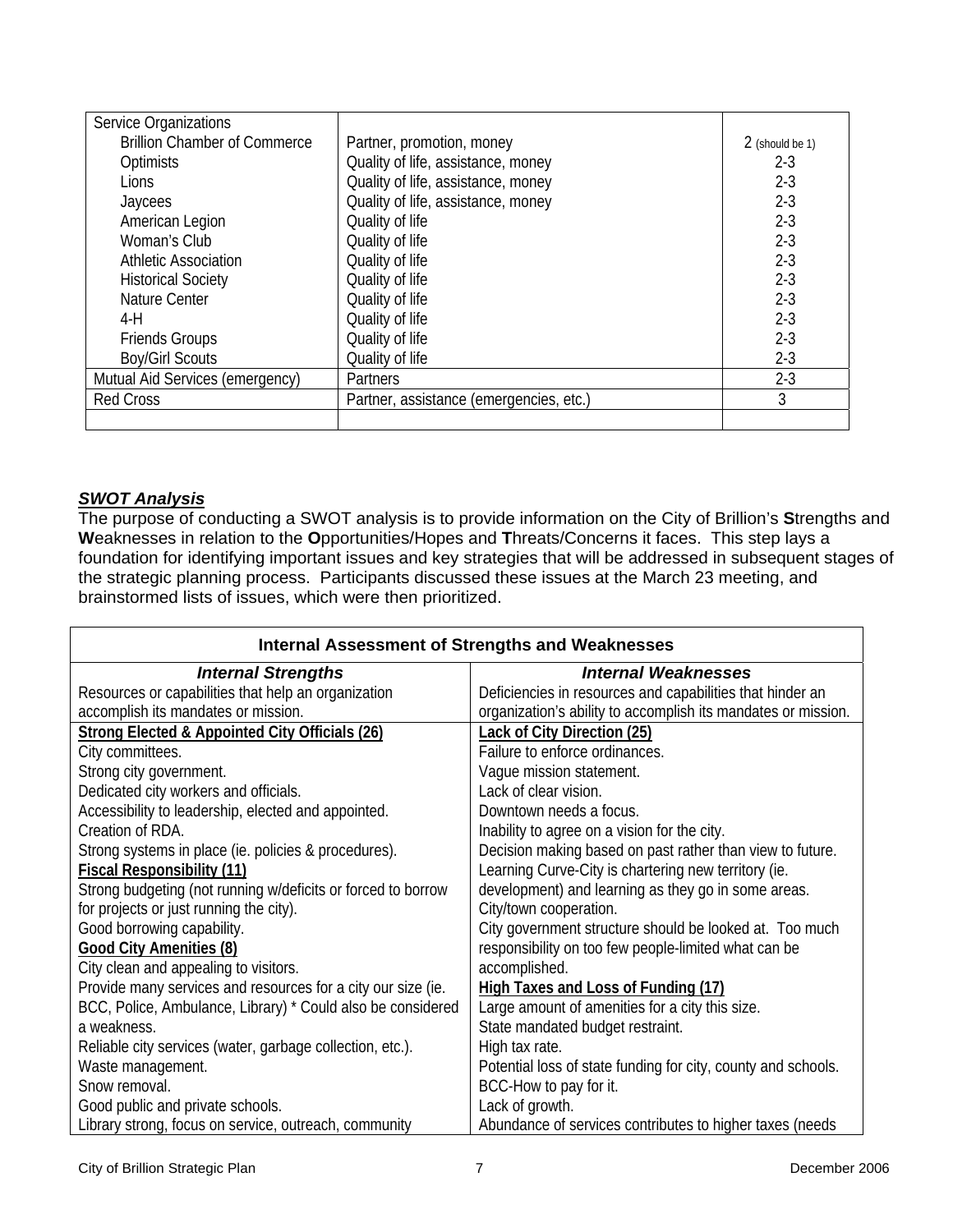| support.<br>Strong leadership in fire department and police department.<br>Strong utilities potential.<br>Traditional activities (electric parade, homecoming, farmers<br>market, Optimists pizza sale).                                                                                                                                                                                                   | more growth-residential and commercial).<br>Cost of some city services (high taxes).<br>Citizen Involvement (3)<br>Insufficient citizen input at city meetings.<br>Lack of youth interest in government.                  |
|------------------------------------------------------------------------------------------------------------------------------------------------------------------------------------------------------------------------------------------------------------------------------------------------------------------------------------------------------------------------------------------------------------|---------------------------------------------------------------------------------------------------------------------------------------------------------------------------------------------------------------------------|
|                                                                                                                                                                                                                                                                                                                                                                                                            | No one from city government is catching people's eyes.                                                                                                                                                                    |
| Professional Staff and Department Heads (3)<br>Strong management team.<br>Professionalism of city staff.<br>Professional City Hall staff.<br>Longevity of staff.<br>Professional and knowledgeable staff.<br>Great department heads.<br>Group relationships are strong-communicate well.<br>Qualified and knowledgeable contracted services.<br>Top leaders knowledgeable, lots of history and experience. | This takes time involvement and interaction with different<br>organizations.<br><b>Employee Issues and Concerns (3)</b><br>Unions-negotiations process.<br>Unhappy employees.<br>Not enough employees are city residents. |

| <b>External Assessment of Opportunities/Hopes and Threats/Concerns</b> |                                                                 |  |
|------------------------------------------------------------------------|-----------------------------------------------------------------|--|
| <b>External Opportunities/Hopes</b>                                    | <b>External Threats/Concerns</b>                                |  |
| Outside factors or situations that can affect your organization        | Outside factors or situations that can affect your              |  |
| in a favorable way.                                                    | organization in a negative way.                                 |  |
| Possibilities for Future Development (25)                              | <b>Business and Labor Concerns/Economy (24)</b>                 |  |
| Developers for growth.                                                 | Not utilizing local businesses (shopping out of town).          |  |
| Industrial park.                                                       | Dollars being spent out of Brillion.                            |  |
| Industrial expansion.                                                  | Competition of business from other cities.                      |  |
| Downtown development.                                                  | Loss of employment in the valley affects some Brillion          |  |
| Developers/Industry (looking for areas to expand).                     | families.                                                       |  |
| Development of new housing around the golf course.                     | Labor shortage for local industry.                              |  |
| Drawing new businesses.                                                | Losing younger citizens to larger cities because of             |  |
| Commercial and Industrial growth and improvements.                     | convenience of job opportunities.                               |  |
| Drawing young adults to Brillion.                                      | Businesses closing.                                             |  |
| Growth is moving this way (eventually) Appleton/Darboy are             | Sale of Endries to a non-community business.                    |  |
| expanding.                                                             | Lack of local ownership in big industries in town.              |  |
| Quality of Life (15)                                                   | Increase in fuel and utilities.                                 |  |
| Brillion school system.                                                | Taxes/State Funding/Mandates (17)                               |  |
| Modern and attractive high school building.                            | Losses in funding.                                              |  |
| New churches in town.                                                  | Loss of state funding-how will it affect elderly, youth, school |  |
| Service organizations and churches – add to quality of life.           | system?                                                         |  |
| Service organizations promoting events-bring people to the             | Decreasing in state shared revenue.                             |  |
| city.                                                                  | Unfunded state mandates.                                        |  |
| Tremendous volunteer commitments via service groups -                  | TPA.                                                            |  |
| Jaycees, Optimists, Historical Society.                                | TABOR or TPA.                                                   |  |
| <b>Fiscal Opportunities (8)</b>                                        | <b>Natural Resources/Natural Barriers (6)</b>                   |  |
| Consolidation of services.                                             | Tornado and floods.                                             |  |
| Shared municipal services.                                             | DNR Brillion marsh management.                                  |  |
| TIF funding.                                                           | Lack of area/land to expand (ie. annexation issues, flood       |  |
| Federal and state grants.                                              | plan, etc.).                                                    |  |
| State grants and funding.                                              | Lack of Shared Vision(s) (6)                                    |  |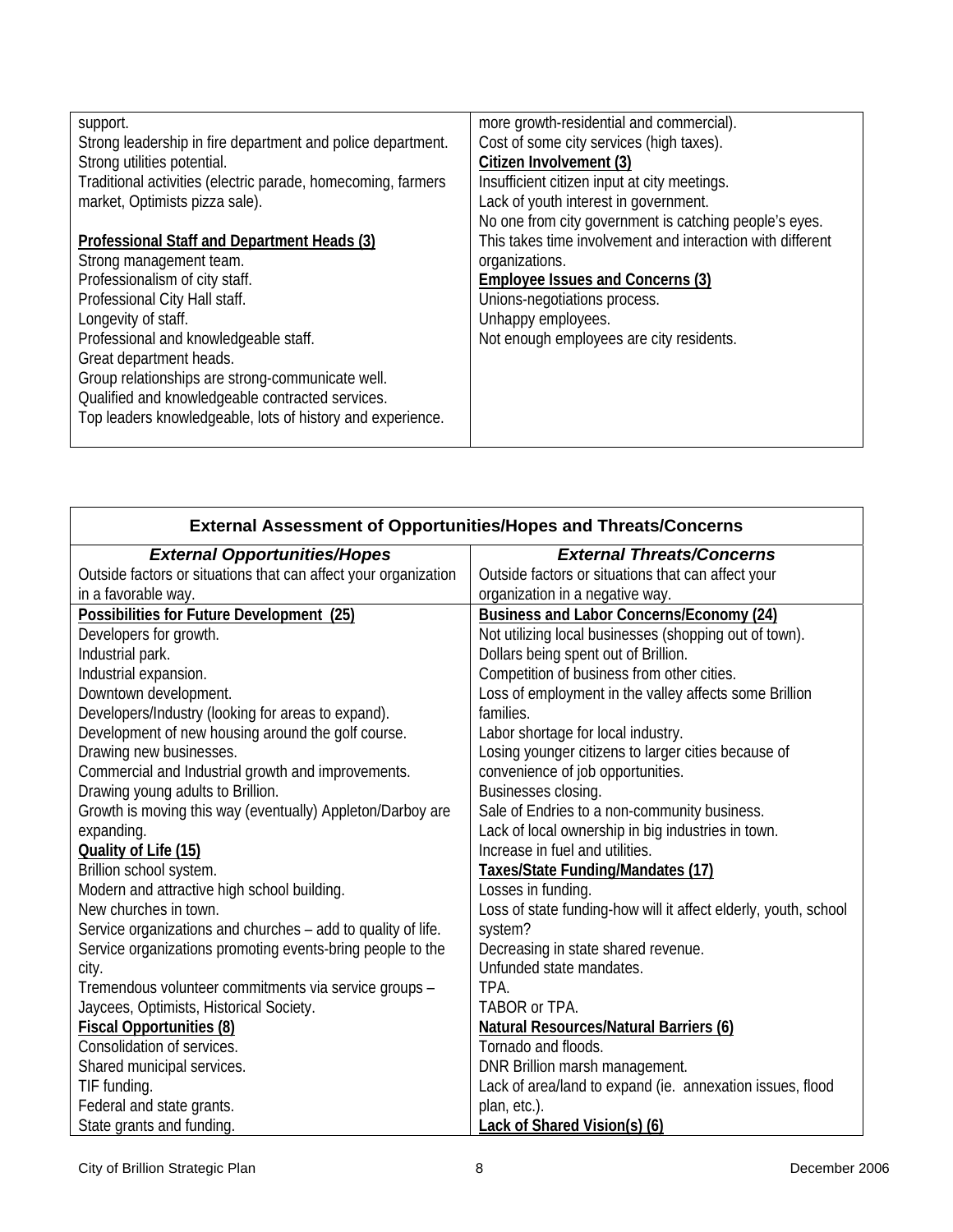| Successful Current Development (0)                   | Transportation and Hwy 10 (1)    |
|------------------------------------------------------|----------------------------------|
| Strong industrial base.                              | Highway bypass.                  |
| Successful businesses with employment opportunities. | Rerouting of major highways.     |
|                                                      | Highway 10 rebuilding or bypass. |
|                                                      | Unions (0)                       |
|                                                      | City/Town Relations (0)          |

### *Mission Statement*

A mission statement should be brief and focus on one critical purpose rather than being an overall explanation of the organization. A mission statement is the "what" of an organization, strategies are the "how," and vision is what the organization looks like if the mission is being carried out. The Strategic Planning Committee recommends the following mission statement for the City of Brillion:

# *Brillion – dedicated to being a great place to live, work, learn and play – together!*

### *Strategic Issues and Action Plans*

A strategic issue is a fundamental challenge affecting an organization's mandates, mission, product or service level and mix, clients or users, costs, financing, organization, or management. The identification of strategic issues is the heart of the strategic planning process.

Four strategic issues were identified by the Strategic Planning Committee and subsequently, four Ad Hoc Committees enhanced the Strategic Planning Committee's suggested actions for each strategic issue. The four strategic issues are listed. Specific goals and actions for each of these issues are included on the following pages.

#### **Strategic Issue 1. How can we increase business and residential development while maintaining fiscal responsibility?**

**Strategic Issue 2. How can we make Brillion attractive to new businesses and residents?** 

**Strategic Issue 3. How can we encourage positive community relationships, engagement, and leadership?**

**Strategic Issue 4. How can we encourage city government to operate in a value-added manner by adopting sound management practices?**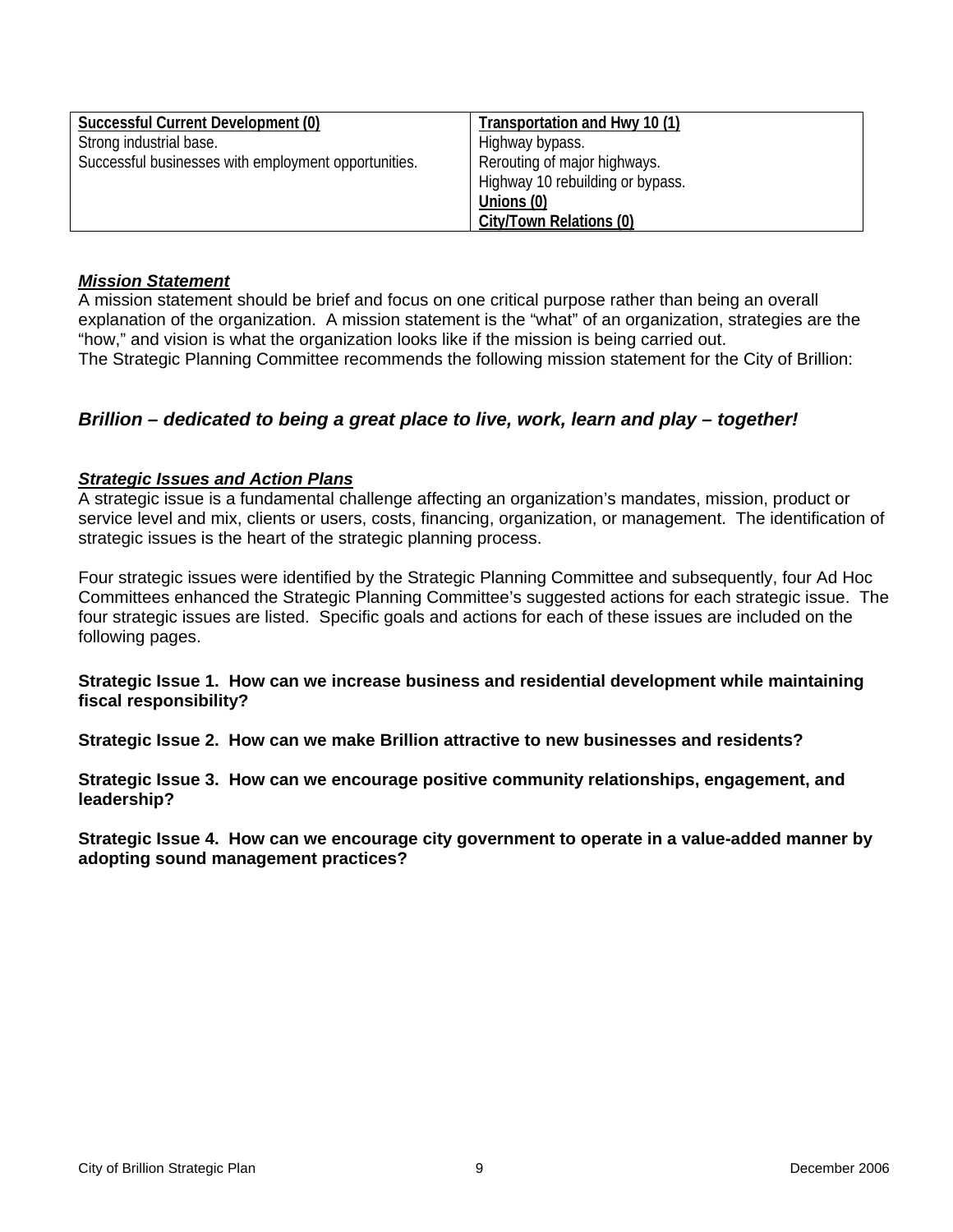# **Strategic Issue 1. How can we increase business and residential development while maintaining fiscal responsibility?**

In addition to the Strategic Planning Committee, Ad Hoc Committee 1 participants who developed these strategies, goals, and action steps on August 24 and September 26 are: Lori Gosz, Mike Schwartz, Rich Lorenz, Tynah Thurow, Tom Kees, Brad Grant, Larry Dietz, and Michelle Ruebl.

# **Goals/Objectives for Issue 1**

- **1. Make necessary preparations for development along Hwy 10.** 
	- 1. Advocate for the future location of Highway 10 where it is currently located.
		- Understand the environmental capacity for development along Highway 10 west.<br>■ Understand state Department of Transportation requirements to maintain Highwa
			- Understand state Department of Transportation requirements to maintain Highway 10 where it is.
			- **Protect property to keep the highway where it is by creating a plan of inlets and** outlets.
	- 2. Depending on future location of Highway 10 (in the same place or re-routed to the north), work to maintain current Ryan Street businesses.
	- 3. Develop a Tax Incremental Finance (TIF) industrial and business park.
	- **Timeline: Progress being made by May 2007.**
	- **Measure of Success: We will know if Hwy 10 west is suitable for development, and if so, will develop a plan for development in that area.**
	- **Who: City Administrator and City Plan Commission in partnership with the Brillion Chamber of Commerce.**

# **2. Develop a plan for industrial/business development in Brillion and the surrounding area.**

- 1. Use the results of the engineering study currently underway for the city to determine appropriate uses of Highway 10 west, especially its use as an industrial park.
- 2. Develop an industrial park along Highway 10 west, or other areas consistent with the City/Town Comprehensive Plan.
- 3. Develop a marketing plan with industry in Brillion area to attract their suppliers to Brillion.
- 4. Develop aggressive incentives for businesses to locate here.
- 5. Develop a relationship with the Town of Brillion Plan Commission to explore possible growth areas for Brillion industrial development.
- **Timeline: Progress being made by May 2007.**
- **Measure of Success: We will have identified targeted locations and properties.**
- **Who: City Administrator and City Plan Commission in partnership with the Brillion Chamber of Commerce.**

# **3. Plan for residential development in Brillion.**

- 1. Share results of the existing Brillion Housing Study with local industry, developers, and businesses.
- 2. Work with local industry to determine appropriate housing costs, especially focusing on affordable housing (starter homes), and including high cost housing.
- 3. Explore residential tax increment financing (TIF) opportunities.
- 4. Examine city policies that impact housing affordability.
- 5. Develop a process to determine why the 40/49 to 50/59 age cohort is currently leaving Brillion.
- **Timeline: Progress being made by November 2007 or beyond.**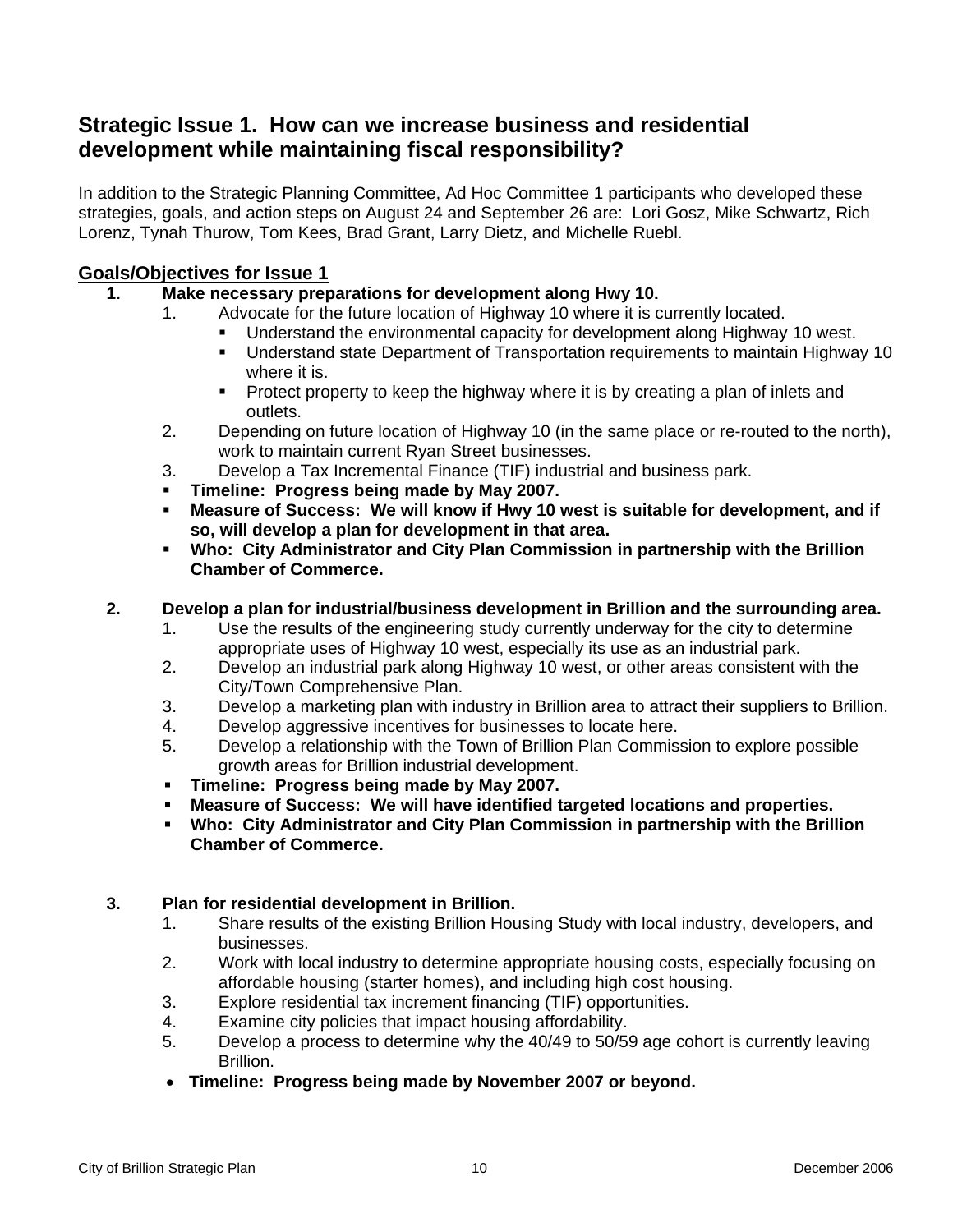- **Measure of Success: Age cohort demographics are changing to retain pre-retirement cohorts currently leaving the community; people are finding adequate housing in the city and choosing to stay.**
- **Who: City Administrator and City Plan Commission.**

### **4. Improve services for businesses and residents.**

- 1. Explore the types of services residents want.
- 2. Recruit restaurants, especially fast food restaurants.
- **Timeline: Progress being made by November 2008 or beyond.**
- **Measure of Success: We know what kinds of services residents and businesses want/need, and have a realistic recruitment plan.**
- **Who: Community Development Director and City Plan Commission.**

# **5. Develop a marketing and promotion plan for Brillion.**

- 1. Network/benchmark with other communities to find out what has worked well and what hasn't worked well for their communities.
- 2. Continue current efforts and build new amenities to market in the community.
- 3. Work with Brillion Chamber of Commerce to assist city with current marketing efforts.
- **Timeline: Progress being made by November 2008 or beyond.**
- **Measure of Success: We understand what an effective marketing and promotion plan is for Brillion, and are working toward implementation.**
- **Who: Community Development Director and City Plan Commission.**

# **6. Facilitate improvements to the downtown business district.**

- 1. Offer incentives for businesses to clean up store fronts.
- 2. Redo Main Street appearance with lighting, decorative walkways, and financial incentives for façade upgrades to existing buildings.
- 3. Have the city obtain and eliminate empty/blighted buildings in downtown and rezone them to residential with retail or office space, then expand the TIF to those areas.
- 4. Explore the development of a Main Street Program.
- **Timeline: Progress being made by November 2008 or beyond.**
- **Measure of Success: Improvements are being made in the downtown.**
- **Who: Community Development Director and City Plan Commission.**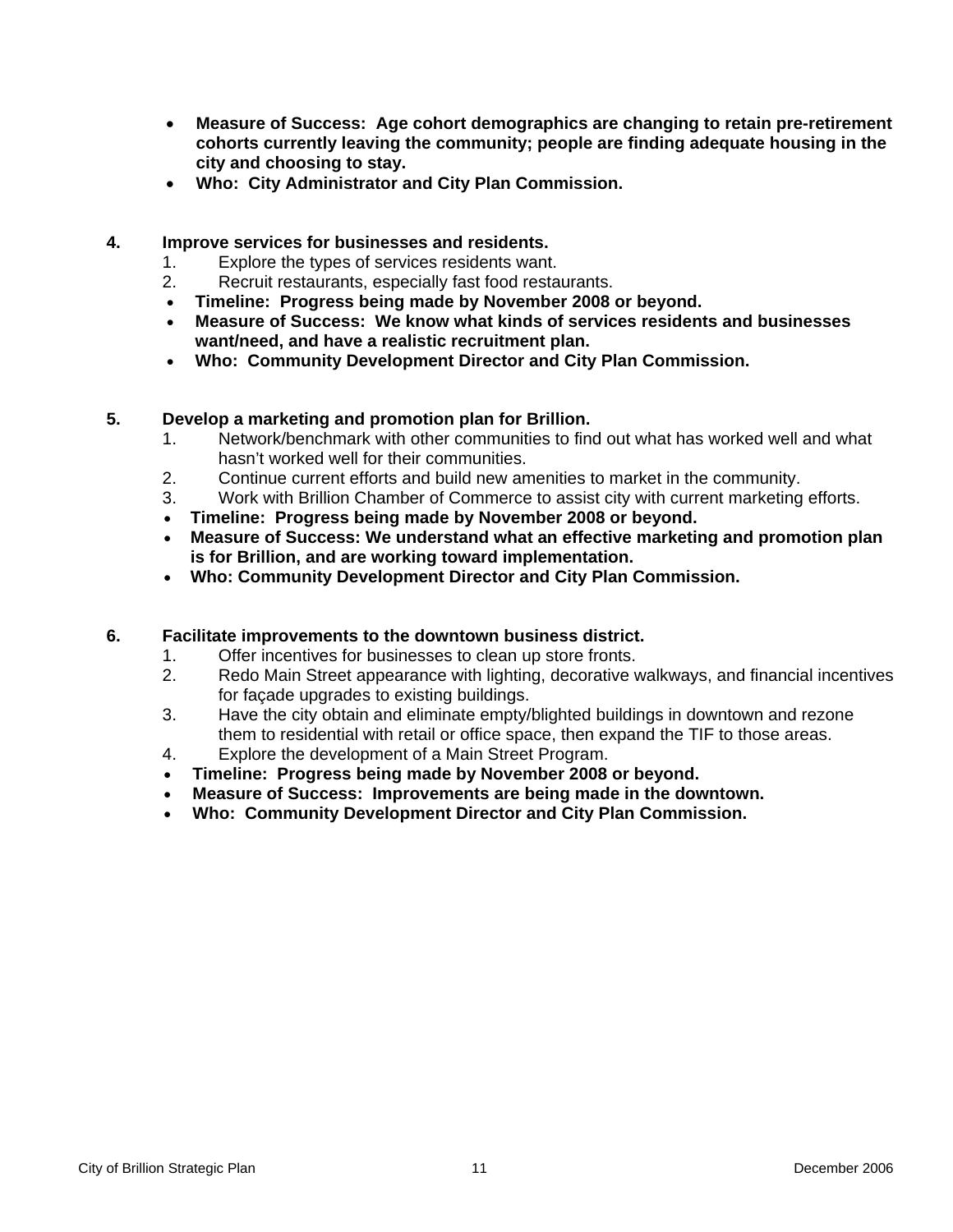# **Strategic Issue 2. How can we make Brillion attractive to new businesses and residents?**

In addition to the Strategic Planning Committee, Ad Hoc Committee 2 participants who developed these strategies, goals, and action steps on August 29 and September 21 are: Ed Dever, Eric Nies, Renee Bonick, JoAnn Mignon, Lori Gosz, Harold J. Wolf, Renee Maeder, Steve Letourneaux.

- **1. Develop a plan for marketing and publicity of the Brillion Community.** 
	- 1. Market and promote the amenities we currently have.
	- **Who: Community Development Director in partnership with Brillion Chamber of Commerce and other organizations such as the Jaycees.**
	- 2. Understand the needs of our target market. a. Define who our target market is.
	- **Who: Community Development Director and city staff.**
	- **Timeline: Progress being made by May 2007.**
	- **Measure of Success: When there is evidence that Brillion is no longer a 50/50 split community; we're on the same page; voting/polling/community meeting outcomes will show a "united" community. There will be increased participation in community efforts.**

### **2. Improve the City of Brillion's appearance.**

- 1. Improve Highway 10 appearance
	- Develop and implement better signage to promote community facilities and businesses; direct people to downtown.
	- Improve the perception of Brillion by improving visuals along the east side of Brillion along Highway 10 (note: the highway 10 upgrade to include curb and gutter and sidewalks in 2010 will have an impact on the types of improvements to be done).
	- Make Brillion known as a corridor Highway in Wisconsin (specifically the Highway 10 portion of Brillion).
- **Who: Brillion Chamber of Commerce and other service organizations such as the Jaycees.**
- 2. Improve the appearance of Brillion's downtown.
	- Improve aesthetics regarding empty buildings in the downtown area (note: possibly use Advanced Art Students from BHS to paint vacant windows as one means to improve aesthetics).
- **Who: Redevelopment Authority**
- 3. Improve parks in the Brillion community.
- **Who: Brillion Jaycees in partnership with the city.**
- **Timeline: Progress being made by May 2007 (#3) and November 2007.**
- **Measure of Success: Community and amenities will start looking better. There will be a change in performance, with tasks being accomplished by the timeline.**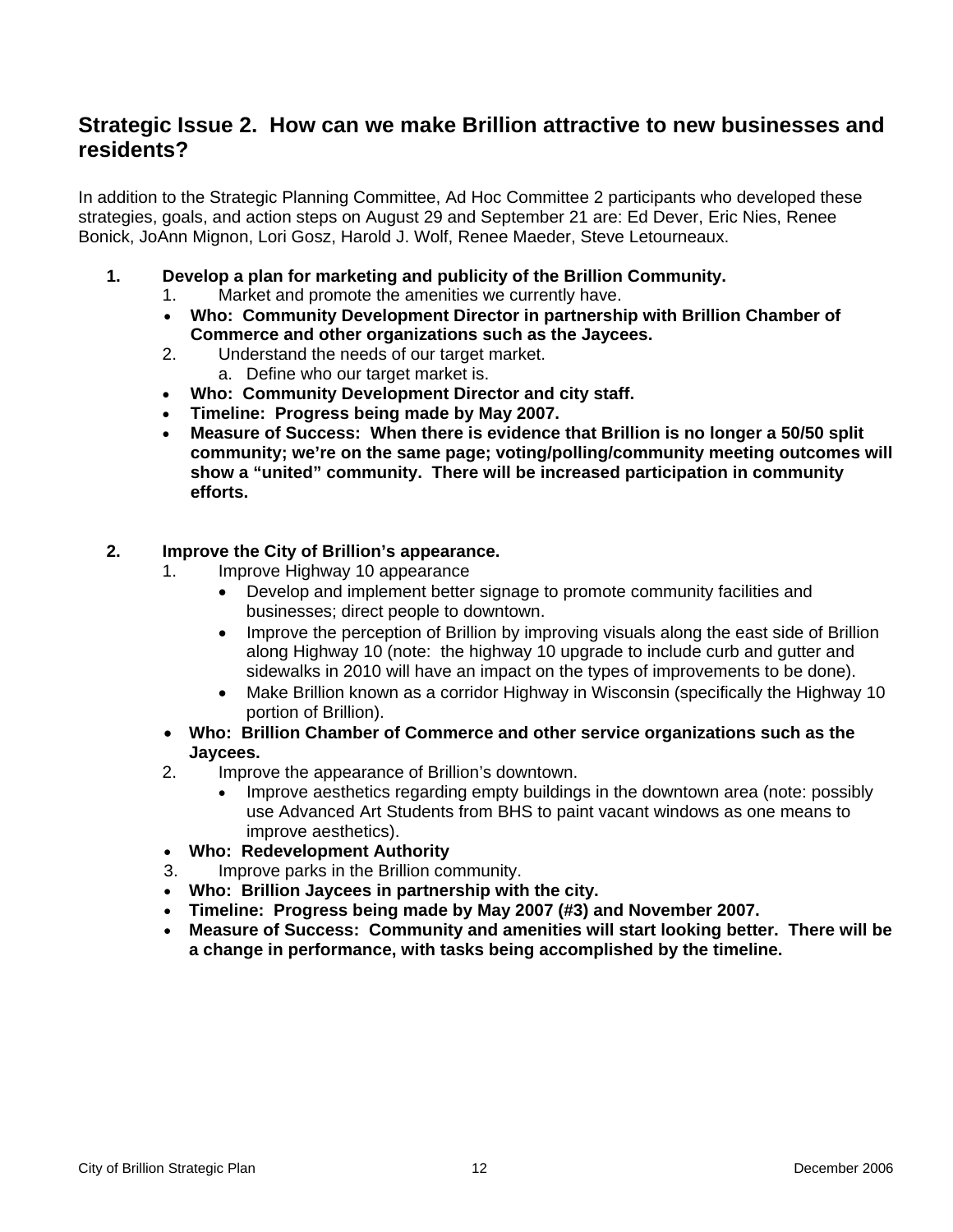### **3. Provide new and improved amenities in Brillion.**

- 1. Seek developers who could provide priority amenities including health and fitness, a retail anchor, and entertainment.
- **Who: Brillion Chamber of Commerce in partnership with the city.**
- 2. Clarify data regarding current vacant businesses, so we understand where new facilities are needed vs. fixing current facilities.
- **Who: City of Brillion.**
- 3. Partner with the Brillion School District to better utilize the Endries Performing Arts Center.
- **Who: UW Extension.**
- **Timeline: Progress being made by May 2008 (#1) and May 2007 (#2 and #3).**
- **Measure of Success: Buildings will be filled, better aesthetics in the community, and better utilization of the EPAC.**
- **4. Develop business and residential growth incentives.** 
	- 1. Interview other communities and learn from their success, working to first clarify which communities are comparables to Brillion.
	- **Who: Community Development Director.**
	- 2. Explore housing options according to our demographics.
	- **Who: Brillion Housing Authority in partnership with the City Plan Commission and real estate professionals.**
	- **Timeline: Progress being made by May 2007.**
	- **Measure of Success: We will have some recommended incentives that are able to be implemented.**
- **5. One priority project in Brillion will be completed.** 
	- 1. Work toward visible progress on the business park (note: this objective assumes the Brillion Community Center issue has successfully been addressed and is underway.)
		- Determine if a business park is needed and viable.
	- **Who: City Mayor, in partnership with city staff, local industry leaders, and local organizations.**
	- **Timeline: Progress being made by November 2007.**
	- **Measure of Success: We will have made a decision regarding whether or not to move ahead with the business park.**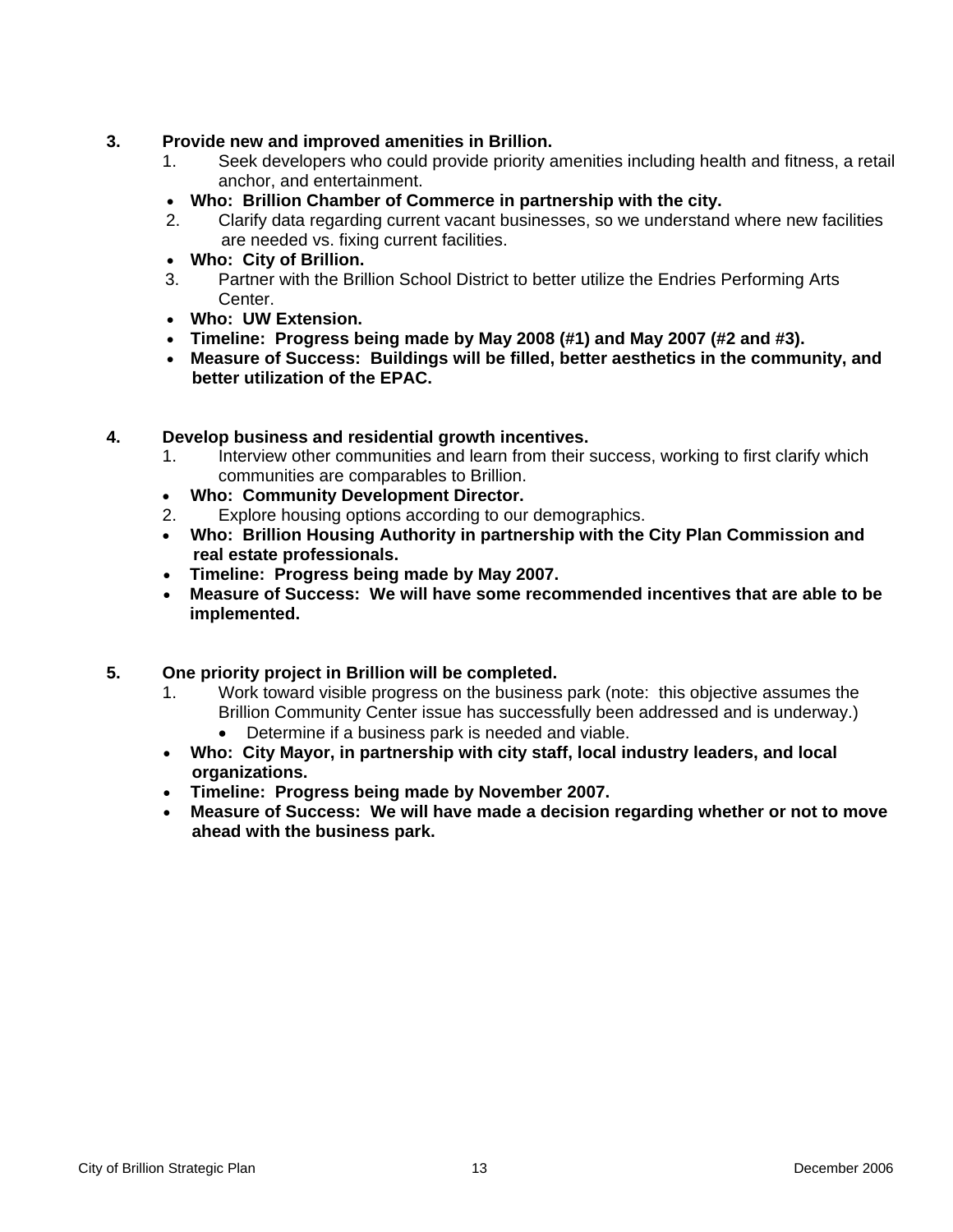# **Strategic Issue 3. How can we encourage positive community relationships, engagement, and leadership?**

In addition to the Strategic Planning Committee, Ad Hoc Committee 3 participants who developed these strategies, goals, and action steps on August 24 and September 13 are: Cheryl Plitt, Steve Meyer, Paul Nistler, Jeff Schlender, Dave Sommers, Jeff Vande Hey, Bob Endries, Ken Ellis, Gerry Sonnabend, Lori Gosz, Tony Reese, and Kristin Williams.

# **1. Develop a shared city identity for the Brillion Community.**

- 1. Verbalize an identity for the Brillion community.
	- Invite the Brillion Chamber of Commerce to partner with the city and industry representatives in quarterly meetings.
	- Create a committee of organizations including representatives from the chamber, industry, newspaper, churches, the school district and others to talk about what they will contribute to the community in this effort (note: Mayor will continue his conversations about positive aspects of Brillion).
- 2. Define who we are as a community (note: concept of "I am Brillion" was floated), trying to involve as many people in the community as possible to define and "live" the definition.
- 3. Visit other communities to learn from them and what makes them "good" or desirable.
- 4. Highlight positive aspects of the Brillion community.
	- Define what positive aspects to highlight.
	- Define what people want here.
- 5. Celebrate small successes to help focus on the plan.
- 6. Help people understand the value of Brillion and spread the word.
- **Who: City Mayor.**
- **Timeline: Progress being made by November 2007.**
- **Measure of Success: The community will behave differently, outsiders will measure us and confirm our positive identity; community development statistics will improve.**

# **2. Promote community unity by working together.**

- 1. Work together on a quality and meaningful major event.
	- Bring together leaders of organizations to plan an event (similar to the way the Community Fund is operated).
	- Interview other communities that have successful events to determine what they do and how they do it.
	- Decide/determine what events are important to the community.
	- Define what people want here.
- **Who: Bob Endries working in partnership with the city and other community organizations.**
- **Timeline: Progress being made by November 2007.**
- **Measure of Success: There will be a significant event that is developed, delivered, and coordinated in the Brillion community.**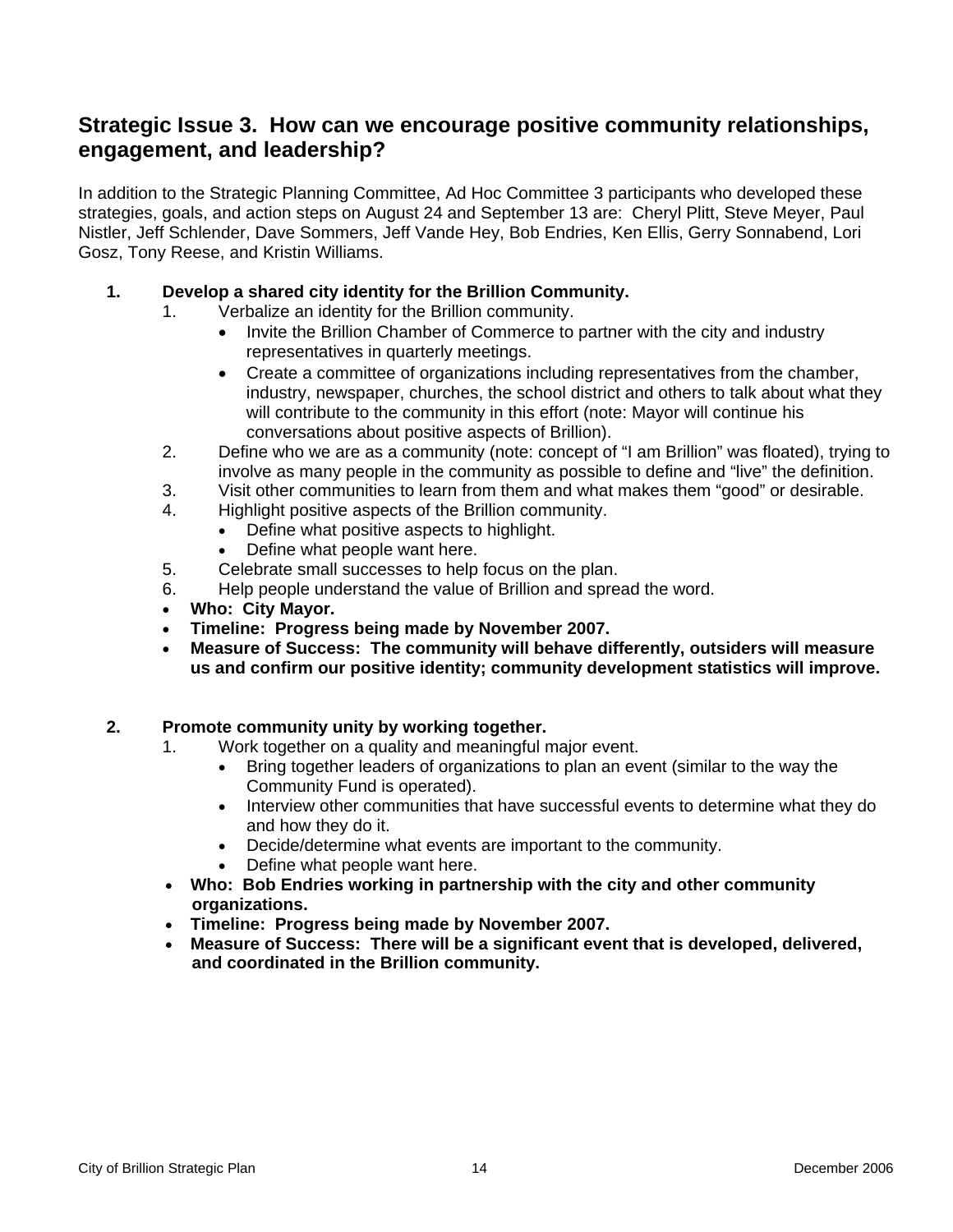### **3. Educate adults and youth on opportunities for community engagement, leadership and relationships.**

- 1. Define "the players" who need to be involved in this issue.
- 2. Provide opportunities for people to get engaged by using town hall type meetings, newsletter, and other means.
- 3. Understand the psychographic of this population.
- 4. Promote to the masses, education of the leadership.
- **Who: City of Brillion in conjunction with the school district and Brillion Optimists.**
- **Timeline: Progress being made by November 2008 and beyond.**
- **Measure of Success: There will be new faces involved in the community, including youth and adults; there will be fewer false rumors and less gossip; and more talk of community success; new leaders come together across generations.**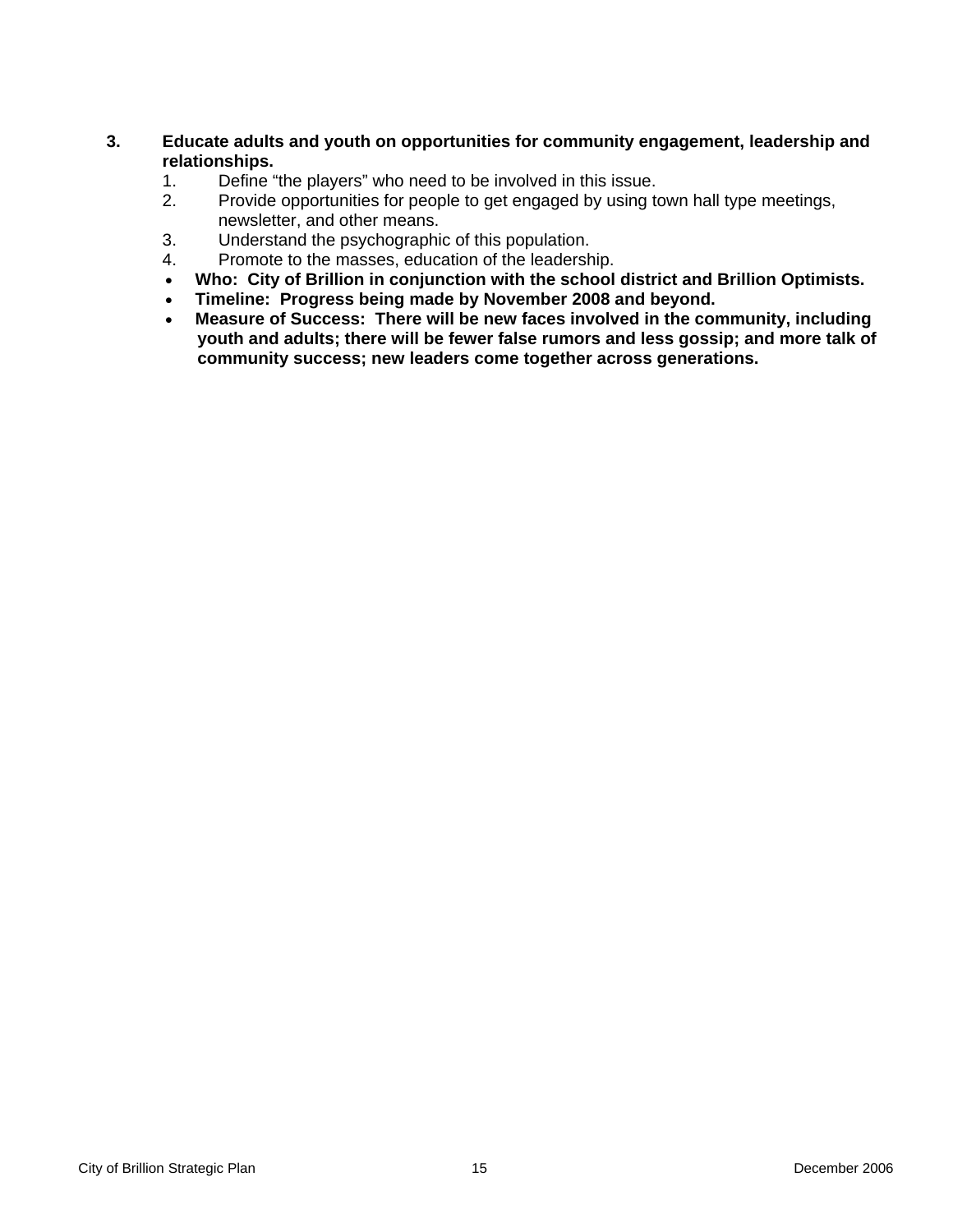# **Strategic Issue 4. How can we encourage city government to operate in a value-added manner by adopting sound management practices?**

In addition to the Strategic Planning Committee, Ad Hoc Committee 4 participants who developed these strategies, goals, and action steps on October 24 and November 8 are: Jeff Hebbard, Matthew Vechart, Larry Dietz, Kelly Grant, Gaylord Unbehaun, and Lori Gosz.

- **Timeline: Progress underway by May 2007.**
- **Measure of Success: Definition of community benchmarks; city leadership will understand who its customers are and what value they expect, and will make decisions accordingly.**

# **1. Define who the city's customers are and what they want.**

- 1. Develop a definition of value for each of the community's customer categories.
- 2. Link the city government's operational and strategic plans and actions to customer value definitions.
- **Who: City Administrator**
- **Measure of Success: City leaders will be comfortable with a continuous improvement mindset.**

### **2. Educate city leaders on what it means to operate city government in a value-added manner.**

- 1. Develop educational programs for city officials in response to defined needs.
- 2. Find ways to utilize local resource people who can provide assistance, education, and insights. Specifically, some local resource people to work with are Brillion Public Schools, industry representatives (especially those who participated on this committee), community volunteers who possess specific knowledge, and elected officials.
- 3. Encourage elected officials to participate in training opportunities beyond the community, such as the League of WI Municipalities' conference.
- **Who: City Administrator in conjunction with other partners.**
- **When: As soon as possible.**
- **Measure of Success: City leaders will have a better understanding of value-added concepts and practices.**

# **3. Explore cost reduction measures to help the City of Brillion operate more cost effectively.**

- 1. Determine a target for Brillion's mill rate, for example, keeping the city's mill rate in the "mid range" for cities of comparable size; communicate this target to Brillion's customers.
- 2. Explore collaborative opportunities between industry/business and the community by meeting with industry representatives to identify services, resources, etc. that could be shared.
- 3. Explore collaborative opportunities with the Brillion School District by meeting with district representatives and identifying services, resources, etc. that could be shared.
- 4. Explore collaborative opportunities and shared service options with neighboring municipal, county, and state governments.
- 5. Develop a process to solicit grants that meet a specific identified purpose.
- 6. Seek ways to run government more lean and in an open-minded manner through continuous improvement and long-range planning.
- 7. Explore opportunities to involve citizen volunteers in providing service to the community, such as training, volunteer labor, fundraising, or others.
- 8. Work with appropriate elected officials to try to modify state statutes against consolidation in areas where consolidation would be beneficial to City of Brillion operations.
- 9. Develop a system to "reward" city employees for reducing costs and/or increasing revenues.